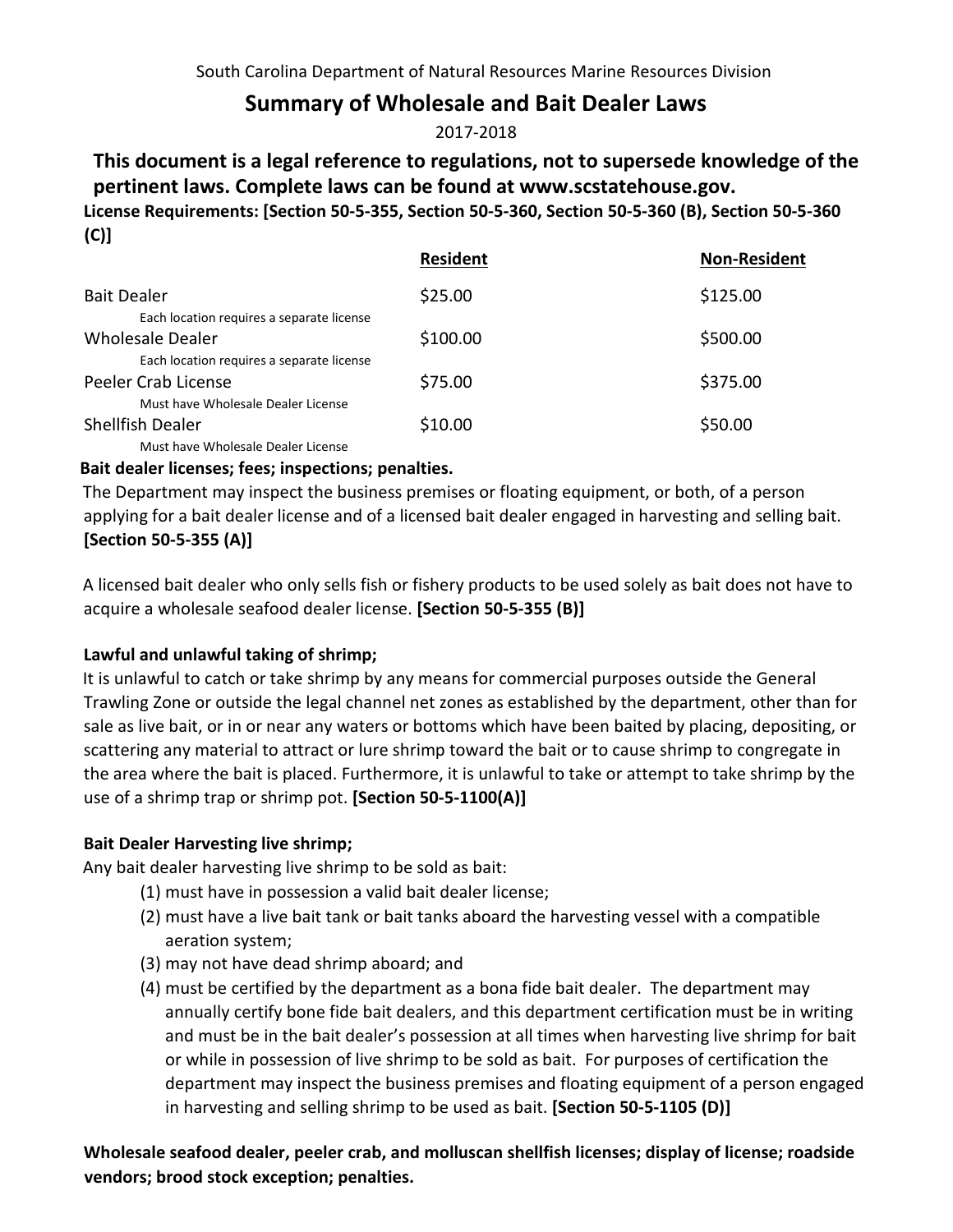Except as provided in subsection (G), a person or entity who buys, receives or handles any live or fresh saltwater fish or any saltwater fishery products taken or landed in this State and packs, processes, ships, consigns, or sells such items at other than retail, and not solely for bait must first obtain a wholesale seafood dealer license. **A person who buys or receives such products solely from licensed seafood dealers is not required to obtain a wholesale seafood dealer license.** Each location at which products are to be packed, shipped, consigned, or bought, or to be sold at wholesale must be a permanent, non-mobile establishment, and must be separately licensed. **[Section 50-5-360 (A)]** 

In order to engage in shedding peeler crabs, a person or entity must first be a licensed wholesale seafood dealer and be licensed for peeler crabs. Persons holding this license and engaged in shedding peeler crabs are authorized to receive, possess, and sell peeler crabs regardless of size. **[Section 50- 5360 (B)]**

A person or entity required to obtain a wholesale seafood dealer license who receives molluscan shellfish must first be licensed for molluscan shellfish. Prior to obtaining a molluscan shellfish license, a person or entity must complete any shellfish training required by regulations promulgated by the South Carolina Department of Health and Environmental Control pursuant [to Section](http://www.scstatehouse.gov/code/t44c001.php#44-1-140) 44-1-140. **[Section 50-5-360 (C)]** 

#### **Any licensed wholesale seafood dealer who buys or sells molluscan shellfish must first be certified by SC Department of Health and Environmental Control (843-953-0150) before they can purchase or sell shellfish.**

The original or a legible copy of the wholesale dealer license must be displayed where a wholesale seafood dealer or his agent is selling or offering for sale saltwater fishery products. **[Section 50-5-360 (E)]** 

Roadside vendors, transient dealers, or peddlers operating from vehicles, roadside stands, or other temporary locations who sell or offer for sale saltwater fishery products are retail dealers who must comply with the retail license and tax requirements of state and local law. The person or entity must be a licensed wholesale seafood dealer or must have received or purchased the products from licensed wholesale seafood dealers or other licensed retailers and must comply with the requirements of Section 50-5-375 (A). **[Section 50-5-360 (F)]** 

A person or entity that solely produces fish or fishery products reared as offspring from brood stock in captivity, or purchases such fish or fishery products solely is not required to have a wholesale seafood dealer license. **[Section 50-5-360 (G)]** 

## **Licensing requirements applicable to sale or transportation of live or fresh fish or saltwater fishery products; penalties.** A person or entity who:

(1) offers for sale any live or fresh fish or any saltwater fishery products, other than a licensed commercial saltwater fisherman licensed as a wholesale seafood dealer; or

(2) transports live or fresh fish or any saltwater fishery products, other than a licensed commercial saltwater fisherman transporting his catch to a licensed wholesale seafood dealer; must have in his possession dated bills of lading, invoices, receipts, bills of sale, or similar documents showing the quantity of each species and type of saltwater fishery product being offered for sale or transported and the name of the licensed commercial saltwater fisherman or licensed wholesale seafood dealer from whom the products were purchased or received. **[Section 50-5-365 (A)]**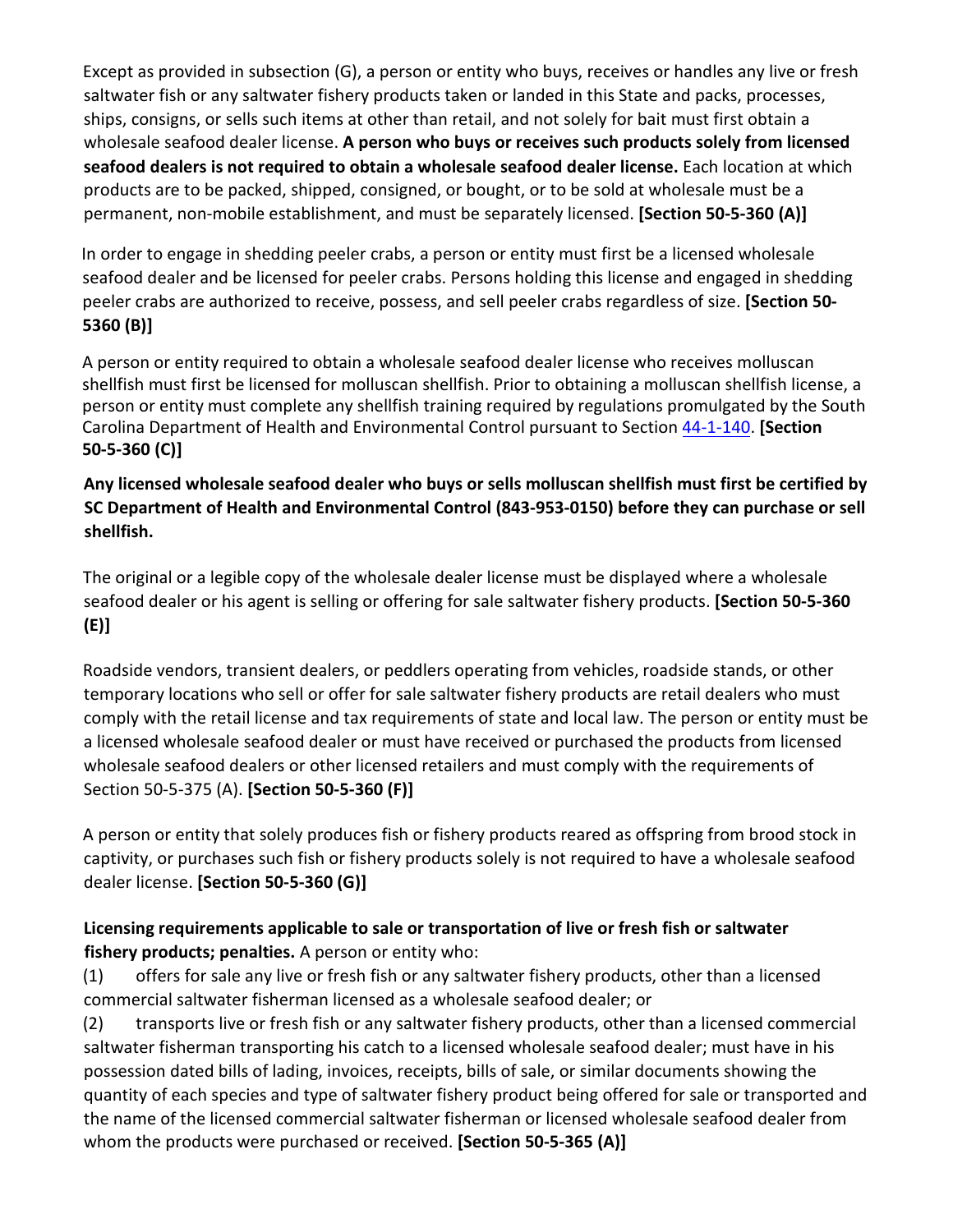A person or entity including a licensed commercial saltwater fisherman who takes saltwater fishery products and sells the catch must sell the catch only to a wholesale seafood dealer licensed under this section or else he must be licensed as a wholesale seafood dealer under this section. **[Section 50-5-365 (B)]** 

Without having obtained a valid wholesale seafood dealer license it is unlawful to:

- (1) buy or receive at other than retail live or fresh fish or any saltwater fishery products taken or landed in this State;
- (2) sell or offer fish or products for sale at other than retail or as allowed in subsection (B); or
- (3) transfer, ship, pack, or consign fish or products. [**Section 50-5-365 (C)]**

It is unlawful to purchase live or fresh fish or any saltwater products taken or landed in this State at other than retail from a person other than a licensed wholesale seafood dealer, provided: The fish or product may be purchased for use as bait from a licensed bait dealer; and A licensed wholesale seafood dealer may purchase from a licensed commercial saltwater fisherman. **[Section 50-5-365(D)]** 

It is unlawful for a person or entity to sell or offer for sale live or fresh fish or any saltwater fishery products or to transport live or fresh fish or any saltwater fishery products without having in possession dated bills on lading, invoices, receipts, bill of sale, or similar documents showing the quantity of each species and type of saltwater fishery products are to be sold or transported and the name of the licensed commercial saltwater fisherman or licensed wholesale seafood dealer whom the products were purchased or received. As it relates to operation of a vessel or vehicle, this subsection does not apply to a licensed commercial saltwater fisherman transporting his catch to a licensed seafood dealer. **[Section 50-5-365 (E)]** 

## **Purchase or removal from State for commercial purpose of saltwater fishery products not handled by licensed wholesale seafood dealer; penalty.**

It is unlawful for a person not licensed as a wholesale seafood dealer to purchase, handle, barter, or trade saltwater fishery products taken, landed, produced or cultured in this State unless first handled by a licensed wholesale seafood dealer. This section does not apply to persons receiving live bait from a licensed live bait dealer. **[Section 50-5-370 (A)]** 

No person may remove from this State for a commercial purpose any saltwater fish or fishery products taken, landed, produced or cultured in this State unless the fish or product is accompanied by original, dated bills of lading, invoices, receipts, bills of sale, or similar documents showing the quantity of each type of saltwater fish or fishery product being transported and the name of the licensed wholesale seafood dealer or retail establishment from whom the products were purchased or received. **[Section 50-5-370 (B)]** 

### **Records of seafood dealers; inspection by department; penalties.**

Every wholesale seafood dealer must keep and retain accurate records detailing the information required by the department for a period of not less than one year and shall open the records to the department for inspection upon reasonable demand. **[Section 50-5-375 (A)]** 

## **Information or report by licensee or permittee to take saltwater fishery product for commercial or scientific purpose; confidentiality; penalties.**

A person or entity licensed or permitted by the Department engaged in the take, distribution, or propagation of any saltwater fishery product for a commercial or scientific purpose must keep accurate records and may be required to provide accurate information and reports to the Department on forms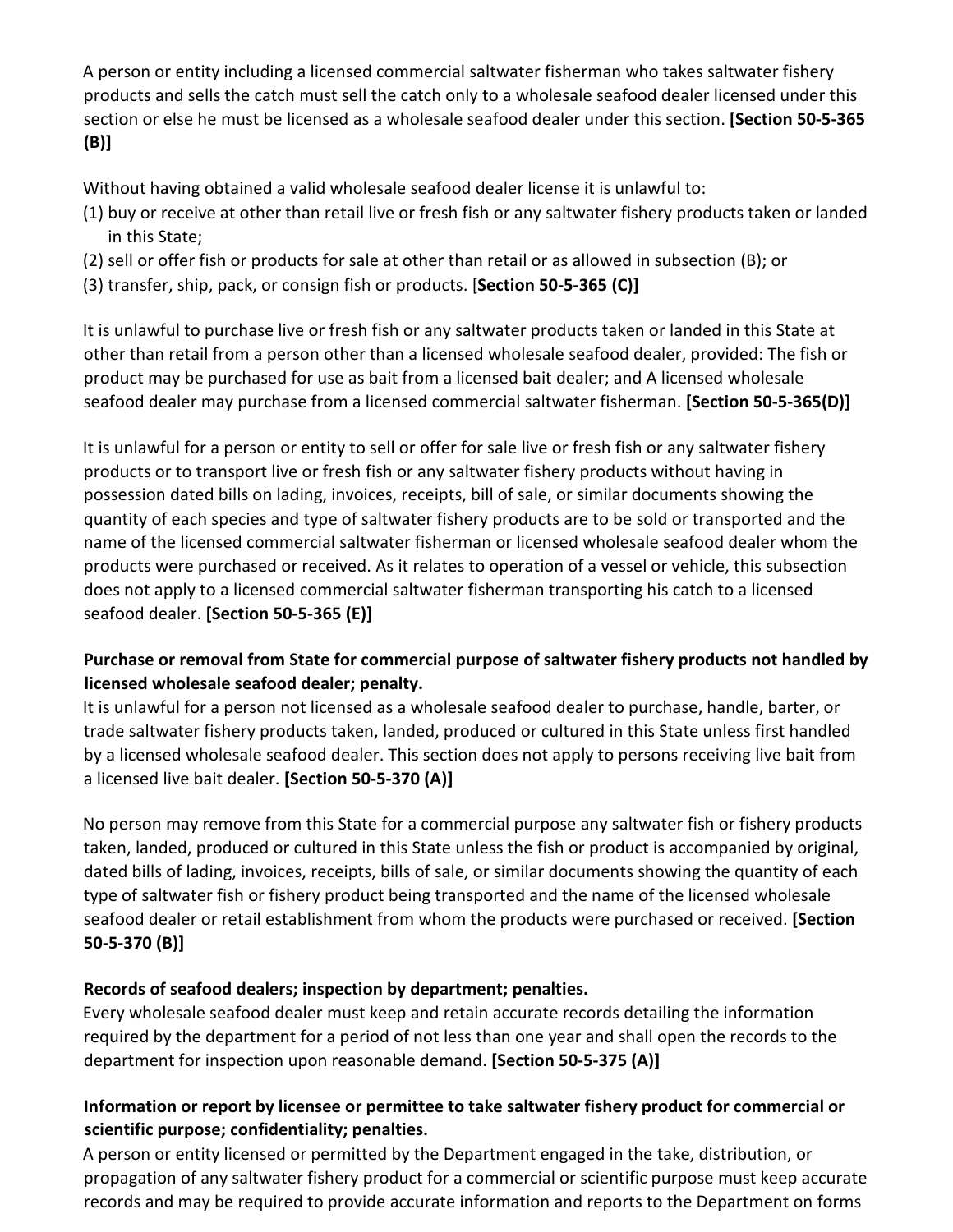and by methods required by the Department for the administration and enforcement of saltwater fishery laws and for fisheries management purposes. The Department has concurrent authority with the United States to collect or require the submission of pertinent data specified pursuant to the federal Fishery Conservation and Management Act of 1976, as amended. Any information which directly or indirectly discloses the identity of a licensee or permittee or income amounts or trade secrets or other specialized methodologies for growing or taking or marketing saltwater fisheries products is not public information. Information on fisheries furnished by any source which is required by a state or federal law to be kept confidential is not subject to disclosure except when required by order of a court of competent jurisdiction. **[Section 50-5-380 (A)]** 

Noncommercial information provided voluntarily to the Department in support of a resource or management activity is likewise confidential. Nothing in this section may be construed as to limit the use of such information in enforcement of this chapter. **[Section 50-5-380 (B)]** 

The Department shall collect and analyze data pertinent to protection, propagation, promotion and management of marine resources. **[Section 50-5-380 (D)]** 

#### **Expiration of licenses and permits.**

Licenses authorized under this article expire on June 30th following their effective date. Permits expire under the terms of individual permit. **[Section 50-5-385]** 

#### **Denial of or limitations on nonresident licenses.**

The Department may deny issuance of any license or permit for commercial fishing equipment or activities to residents of any coastal state which denies the same privilege to South Carolina residents. The Department may limit the type of fishing equipment used, seasons, and areas where nonresidents may fish in accordance with comparable limitations placed upon South Carolina fishermen by the nonresident's state. **[Section 50-5-390]** 

## **Wholesale seafood dealer prohibited from purchasing from unlicensed fisherman or dealer; maintenance of records; penalties.**

It is unlawful for a wholesale seafood dealer to purchase shellfish from anyone other than a properly licensed and permitted commercial saltwater fisherman or another licensed wholesale seafood dealer. The dealer must maintain a record of all purchases of shellfish handled including the name and address of the person from whom purchased, the area where harvested, the type of shellfish purchased, the dates of harvest and purchase, and the commercial saltwater fisherman's license number. The record must be available for inspection by any law enforcement officer or Department personnel for one year after the date ofsale. **[Section 50-5-1000 (A)]**

### **Persons who may not obtain or hold shrimp baiting license; penalty.**

The following may not obtain or attempt to obtain a shrimp baiting license: any person who, or officer of a corporation which, is licensed as a wholesale seafood dealer. **[Section 50-5-1102 (A) (5)]** 

### No person holding a shrimp baiting license may be a person specified in subsection (A). **[Section 50-5- 1102 (B)]**

A person who violates this section is guilty of a misdemeanor and, upon conviction, must be fined not less than five hundred dollars nor more than one thousand dollars or imprisoned for not more than thirty days. **[Section 50-5-1102 (C)]**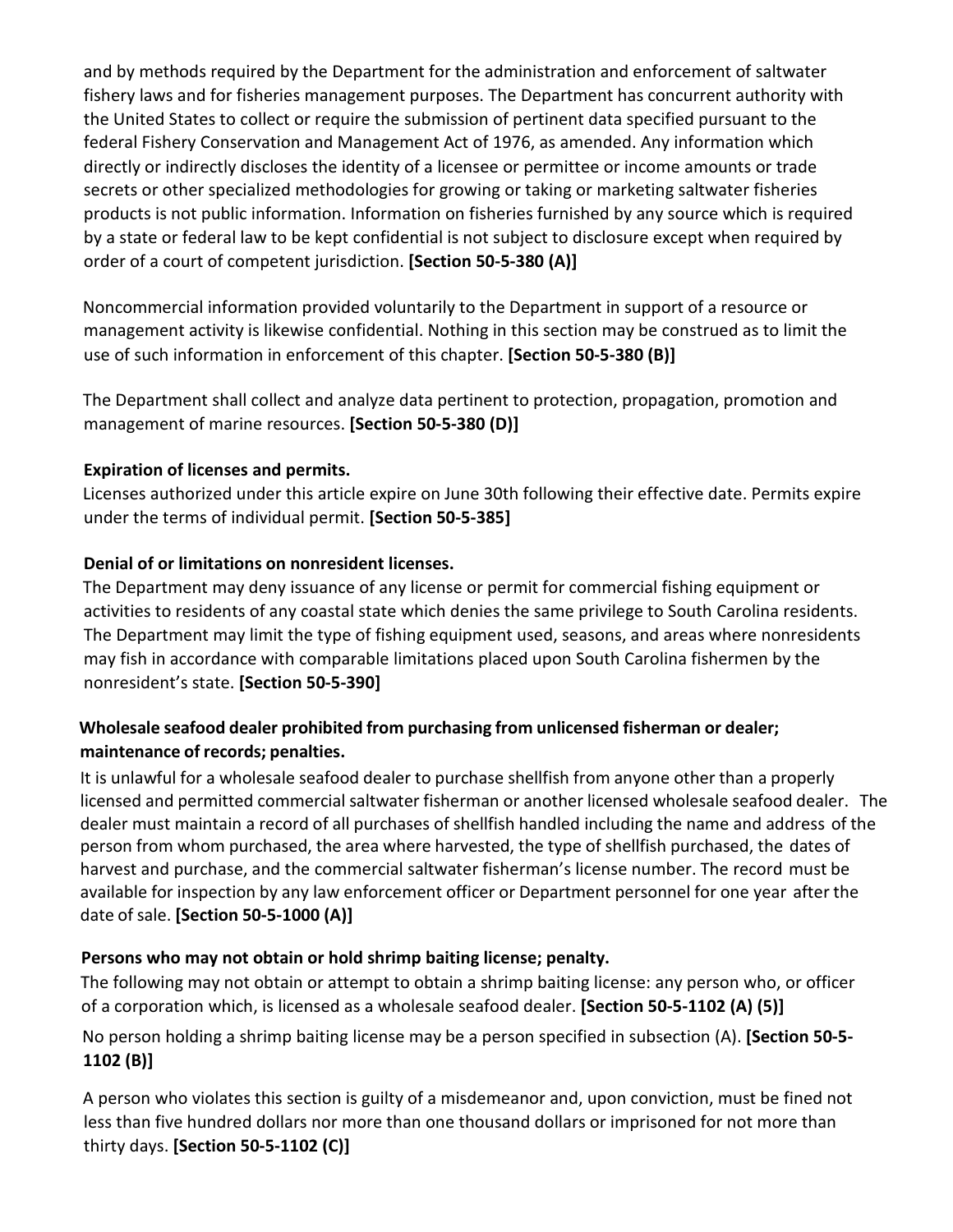State licensed wholesale seafood dealers who are engaged in handling or purchasing federally managed Atlantic Highly Migratory Species such as Tunas, Swordfish, or Sharks; or species federally managed by Southeast Regional Office such as Snapper-Grouper, Cobia, Spanish mackerel, King mackerel, Wreckfish, Dolphin/ Wahoo, Rock Shrimp and Golden Crab must obtain the appropriate federal dealer permit for the fishery or fisheries in which they are engaged.

For Atlantic Tunas Dealer permits contact NMFS Greater Atlantic Region at (978) 281-9370 or https:// www.greateratlantic.fisheries.noaa.gov/aps/permits/dealer/.

For Shark Dealer permits, Domestic Swordfish Dealer permits, South Atlantic Snapper-Grouper Dealer permits, Atlantic Dolphin/Wahoo Dealer permits, South Atlantic Wreckfish Dealer permits, South Atlantic Rock Shrimp Dealer permits, and South Atlantic Golden Crab Dealer permits contact NMFS Southeast Regional Permit Office at (727) 824- 5326 or http://sero.nmfs.noaa.gov/.

#### **Wholesale/ Bait Dealer Reporting Requirements**

**1) All licensed wholesale seafood and bait dealers must submit a trip ticket for each trip/transaction and a**

**submittal/transaction form for each package of trip tickets submitted to the Marine Resources Division's Fisheries Statistics Program, P.O. Box 12559, Charleston, SC 29422-2559 on a monthly basis.**

- **2) Trip tickets must be received by the 10th of the following month. If no landings occurred in a given month, a submittal/transaction form must be submitted indicating "No Business".**
- **3) Trip tickets are required to be complete and accurate. Mandatory items (i.e. areas highlighted in gray) must be filled out, some of which will require information to be obtained directly from the commercial fishermen selling the seafood product.**
- **4) Trip ticket books (with more detailed instructions) for all commercial fisheries can be picked up from Room 215 in the Administrative Building at the Marine Resources Center on James Island, or can be mailed to license holders. For further information or questions, please call the Fisheries Statistics Program at 843-953-9313.**

## **\* If you no longer need your license please be sure to surrender it to the Commercial License office in Charleston (PO Box 12559 Charleston, SC 29422). If you have questions about surrendering your license please call (843)953-9311.**

As required by S.C. Code Section 8-29-10, applicants for a commercial license or permit are required to complete an affidavit entitled "Verification of Lawful Presence in the United States" certifying that the applicant is lawfully in the United States. The affidavit MUST be completed, notarized and returned with the application. If you are a US citizen, the properly filled out affidavit is all that is required. If you are not a US citizen, you will be required to provide documentation, which is subject to verification with the Department of Homeland Security. Specific types of documentation that may be provided can be found on Page 2 of the form, under "Accepted Immigration Documents." Your application for a commercial license or permit will be returned if the affidavit and documentation is not received and notarized. If your license/ permit is in a company name the owner/responsible party for the company must complete the affidavit and indicate the business information on the bottom right of the form. The affidavit only needs to be completed once if you are a U.S. Citizen 18 years of age or older, all others will be required to resubmit the affidavit each time an individual applies for a commercial license or permit from the Department.